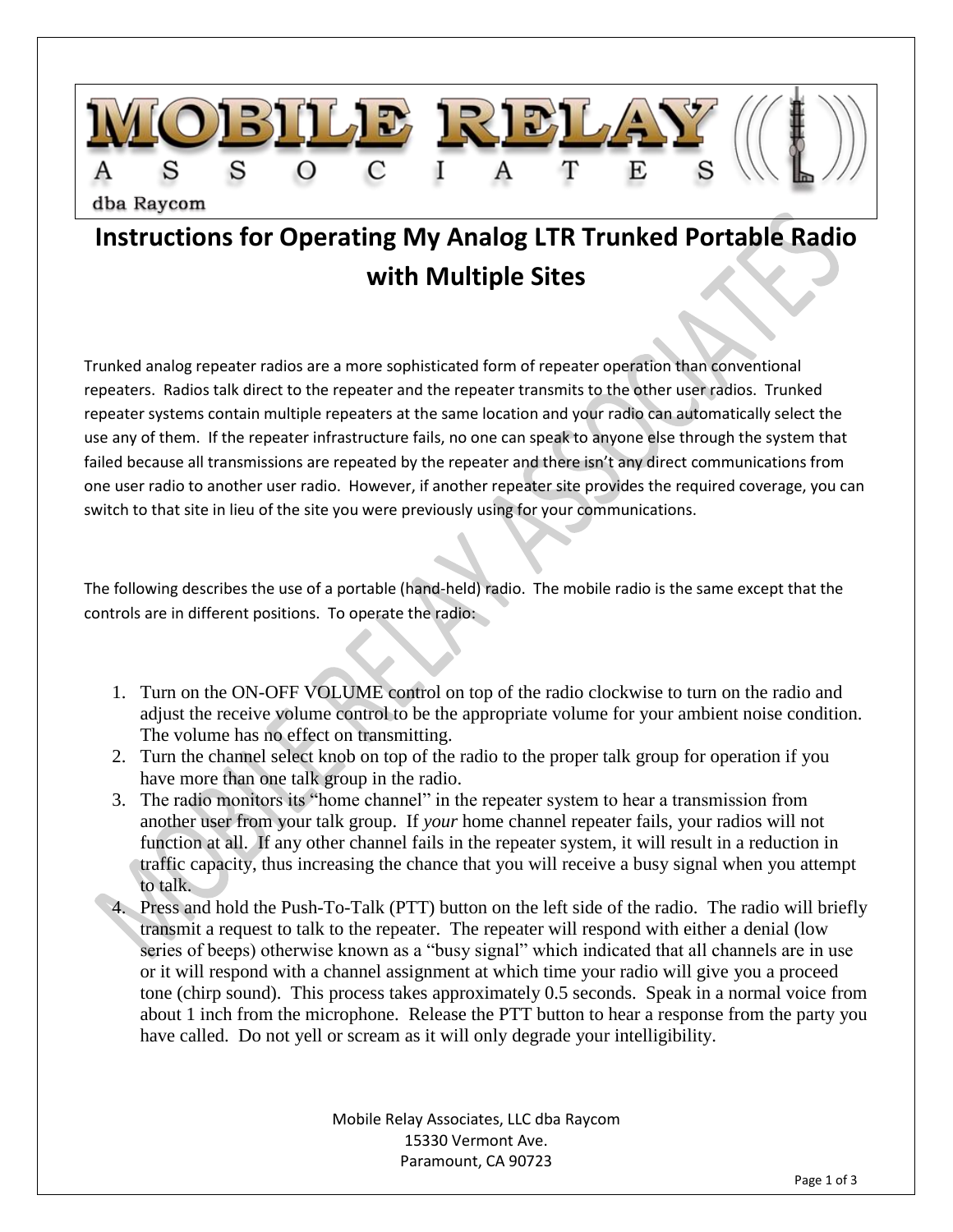- 5. If you are receiving a transmission from someone in your talk group, your radio is inhibited from transmitting. When you press the PTT button, you will get an error tone until the transmission ceases at which time you will be able to transmit.
- 6. All user radios from the same talk group that are turned on and in range of the trunked repeater system will switch to the same repeater in the trunked repeater system as your radio for the period of the transmission. They will then revert to the home channel after the transmission is finished.
- 7. Before you reach a poor signal area for the repeater you are using, you should notify the other users that you are switching to another repeater site and tell them which site you plan to use. Once you drop out of range of the repeater, you cannot tell anyone where you are and now the other users will be required to guess what has happened to you.
- 8. You can only communicate with another user who is using the same repeater system. Therefore, if you switch to another repeater, you will not be able to talk to anyone on other repeater system. If they cannot switch to the new repeater system you are now using, you will not be able to communicate.
- 9. Some radios are programmed with SYSTEM SCAN. When you press the SCAN (S) button on the front of the radio, the radio will scan multiple tower sites. If your radio hears a signal from another user, the radio will lock on the same repeater for several seconds (typically 10 seconds) to allow you to respond to the transmission using the same repeater. If you attempt to transmit without first hearing a transmission from another user, the radio will transmit using the repeater site that was last selected manually by the operator of the radio.
- 10. Many repeater sites have overlapping coverage, so it is possible in many situations to use more than one repeater for the area in which you are located. Typically, you choose the repeater that gives the best overall coverage for your area of operation that you travel. However, if you are trying to talk with another user who is in range of only one repeater, you need to use the same repeater as the other user because you both must be using the same repeater in order to communicate.
- 11. With trunked repeater operation, all transmissions go through the repeater. Therefore, when you talk, all the users (that are in range of the repeater) will hear your transmission with the same clarity if you are in range of the repeater. If you are not in range of the repeater, no one will hear you speaking. If you have a strong signal into the repeater, everyone will hear you clearly. As the signal gets weaker, all other users will start to hear a background hiss on your transmission. As the signal continues to degrade, all other users will hear static mixed in with your transmit audio and eventually as the signal gets weaker, there will not be enough signal to understand your transmission and the repeater may stop entirely retransmitting (otherwise known as dropping out of the repeater) your signal. Typical range is dependent upon the location of the repeater and how high the repeater antenna is located above ground.

Battery and charger information for portable (hand-held) radios:

1. Some radios have a battery icon on the display to let you know the condition of the battery. If you do not have a battery icon, the radio will typically have a LED flash red whenever the battery is low. Some radios will have a different method of signaling a low battery which varies by radio model.

> Mobile Relay Associates, LLC dba Raycom 15330 Vermont Ave. Paramount, CA 90723